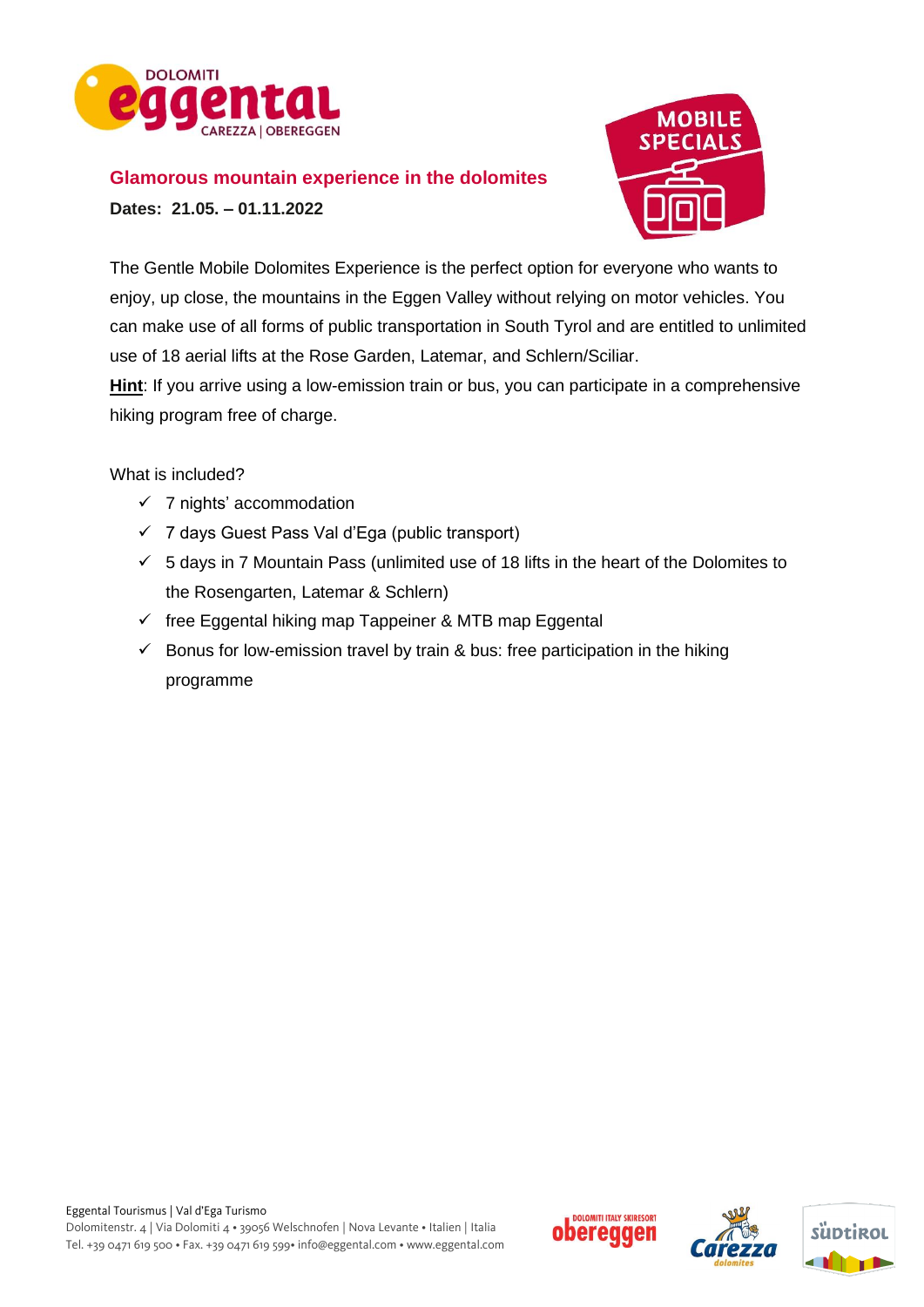

# **Nova Levante – Carezza**

#### **Romantik Hotel Post – Cavallino Bianco\*\*\*\*s**

Via Carezza 30 – 39056 Nova Levante Ph. +39 0471 613 113 [info@romantikhotelpost.com](mailto:info@romantikhotelpost.com) – [www.romantikhotelpost.com](http://www.romantikhotelpost.com/)

### **02.06.-15.10.2022**

7 days ¾-board and services from the first page. **Price per person from Euro 658,00**

### **Hotel Rechenmachers Rosengarten\*\*\*\***

Via Catinaccio 43 – 39056 Nova Levante Ph. +39 0471 613 262 [info@hotelrosengarten.it](mailto:info@hotelrosengarten.it) – [www.hotelrosengarten.it](http://www.hotelrosengarten.it/) 

7 days ¾ board and services from the first page. **Price per person from Euro 651,00**

### **Charmehotel Friedrich\*\*\*s**

Via Pretzenberg 16 – 39056 Nova Levante Ph. +39 0471 613 104 [info@friedrich.it](mailto:info@friedrich.it) – [www.friedrich.it](http://www.friedrich.it/) 

7 days 1/2 board and services from the first page. **Price per person from Euro 930,00**

### **Hotel Seehauser\*\*\*s**

Via Catinaccio 17 – 39056 Nova Levante Ph. +39 0471 613 235 [info@seehauser.com](mailto:info@seehauser.com) – [www.seehauser.com](http://www.seehauser.com/)

## **12.06.-08.10.2022**

7 days 1/2 board and services from the first page. **Price per person from Euro 700,00**





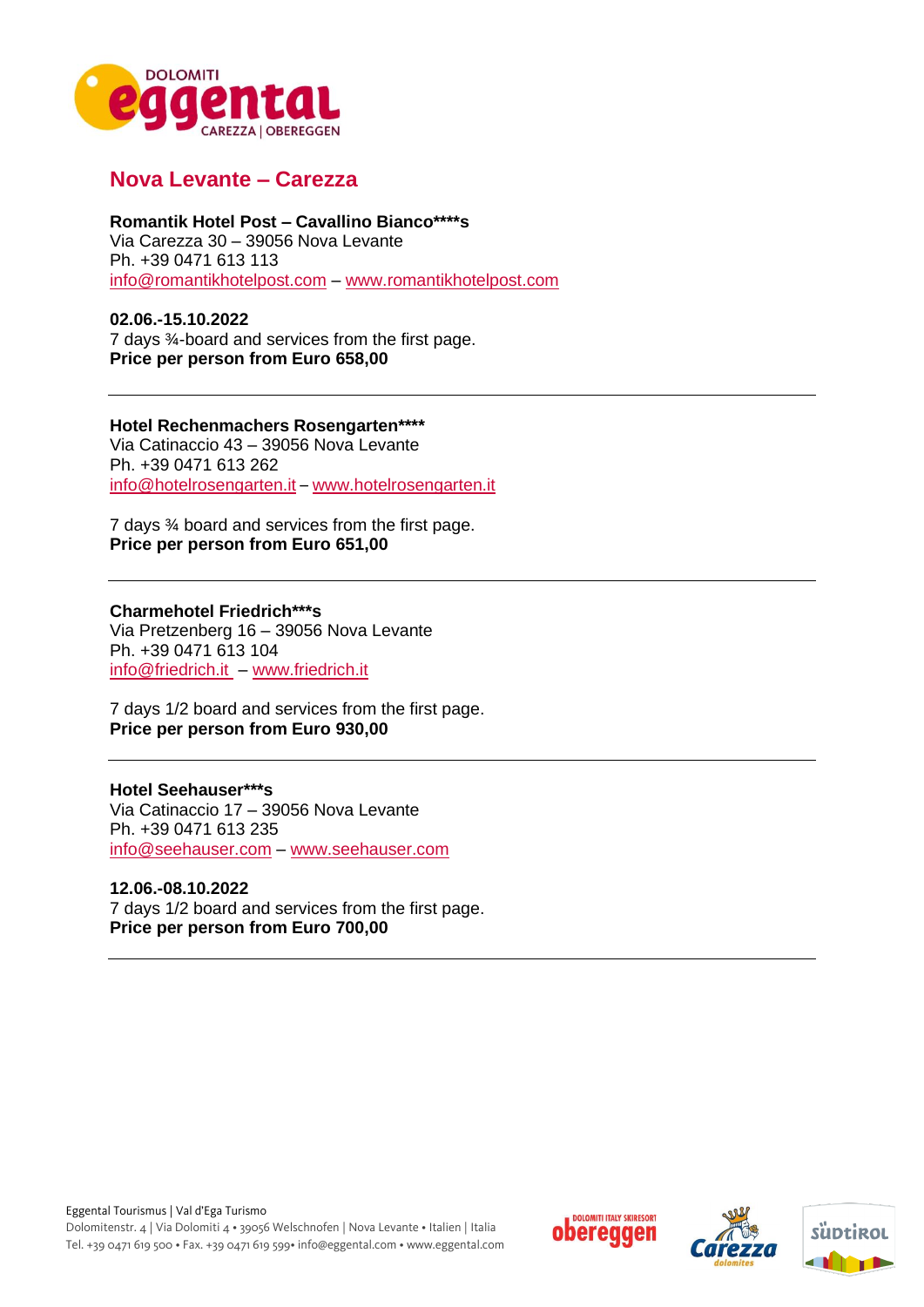

**Hotel ADLER Carezza\*\*\*** Via Carezza 104 – 39056 Nova Levante Ph. +39 0471 613 073 [info@hoteladler.it](mailto:info@hoteladler.it) – [www.hoteladler.it](http://www.hoteladler.it/)

7 days 1/2 board and services from the first page. **Price per person from Euro 710,00**

**Hotel Central\*\*\*** Via Carezza 7 – 39056 Nova Levante Ph. +39 0471 613 164 [info@hotelcentral.it](mailto:info@hotelcentral.it) – www.hotelcentral.it

**15.05.-22.07.2022 & 21.08.-31.10.2022** 7 days ¾ board and services from the first page. **Price per person from Euro 650,00**

**Niggl Easygoing Mounthotel\*\*\*** Via Pretzenberg 10 – 39056 Nova Levante Ph. +39 0471 613 117 [info@nigglhof.it](mailto:info@nigglhof.it) – [www.nigglhof.it](http://www.nigglhof.it/)

**21.05.-22.10.2022** 7 days 1/2 board and services from the first page. **Price per person from Euro 636,00**

**Hotel Berghaus Rosengarten\*\*\*** Via Pretzenberg 12 – 39056 Nova Levante Ph. +39 0471 613 123 [info@berghaus-rosengarten.com](mailto:info@berghaus-rosengarten.com) – [www.berghaus-rosengarten.com](http://www.berghaus-rosengarten.com/)

**26.05.-23.10.2022** 7 days 1/2 board and services from the first page. **Price per person from Euro 587,00**

**Aktivhotel Schönwald\*\*\*** Via San Valentino 52 – 39056 Nova Levante Ph. +39 0471 613 203 [info@hotel-schoenwald.com](mailto:info@hotel-schoenwald.com) – [www.hotel-schoenwald.com](http://www.hotel-schoenwald.com/) 

7 days 1/2 board and services from the first page. **Price per person from Euro 538,00** 





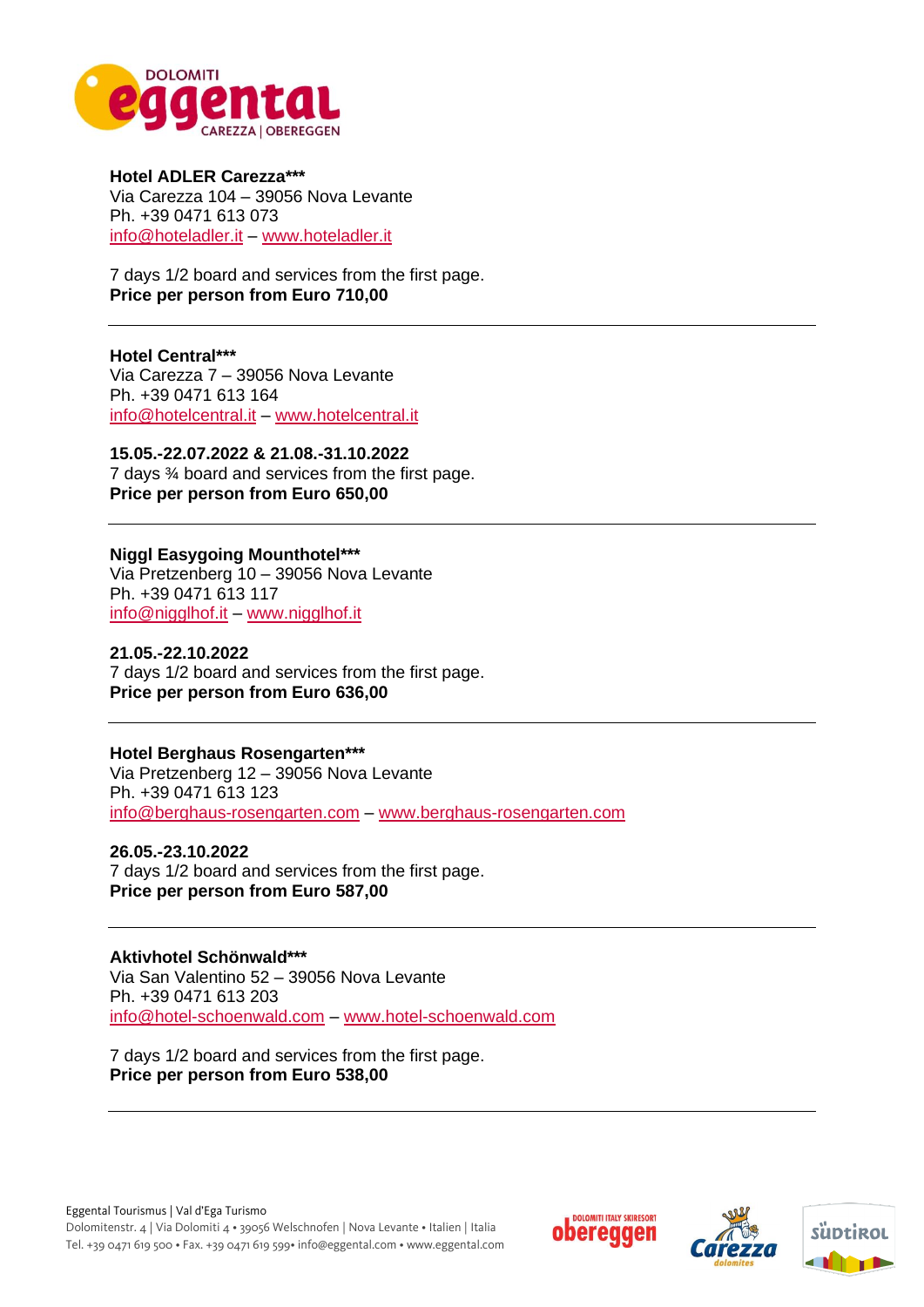

**Residence Mondschein\*\*\*** Via Carezza 124 – 39056 Nova Levante Ph. +39 0471 613 568 [info@mondschein-luna.it](mailto:info@mondschein-luna.it) – [www.mondschein-luna.it](http://www.mondschein-luna.it/)

**21.05.-15.07.2022 & 01.09.-15.10.2022** 7 days in apartment and services from the first page. **Price per person from Euro 510,00**

#### **B&B App. Robatscher – 4 suns**

Via Kaltrun 7 – 39056 Nova Levante Ph. +39 0471 613 201 – Fax +39 0471 613 201 [info@robatscher.com](mailto:info@robatscher.com) – [www.robatscher.com](http://www.robatscher.com/)

7 days bed & breakfast and services from the first page. **Price on request** 

**Sun Apart – 4 suns**

Via Carezza 65 – 39056 Nova Levante Ph. +39 0471 188 8612 – Ph. +39 338 396 8487 [info@sunapart.eu](mailto:info@sunapart.eu) – [www.sunapart.eu](http://www.sunapart.eu/)

#### **21.05.-30.07.2022 & 27.08.-01.11.2022**

7 days in apartment and services from the first page. **Price 2 pax. from Euro 465,00**

**House Christian – 3 suns**

Via Carezza 99 – 39056 Nova Levante Ph. +39 0471 613 033 – Fax +39 0471 614 452 [info@hauschristian.it](mailto:info@hauschristian.it) – [www.hauschristian.it](http://www.hauschristian.it/)

7 days in apartment and services from the first page. **Price 2 pax. from Euro 990,00**

**House Claudia – 3 suns** Via Hagner 8 – 39056 Nova Levante Ph. +39 0471 613 058 – Ph. +39 339 589 5254 [info@hausclaudia.com](mailto:info@hausclaudia.com) – [www.hausclaudia.com](http://www.hausclaudia.com/)

7 days bed & breakfast and services from the first page. **Price per person from Euro 370,00/adult – from Euro 250,00/junior**





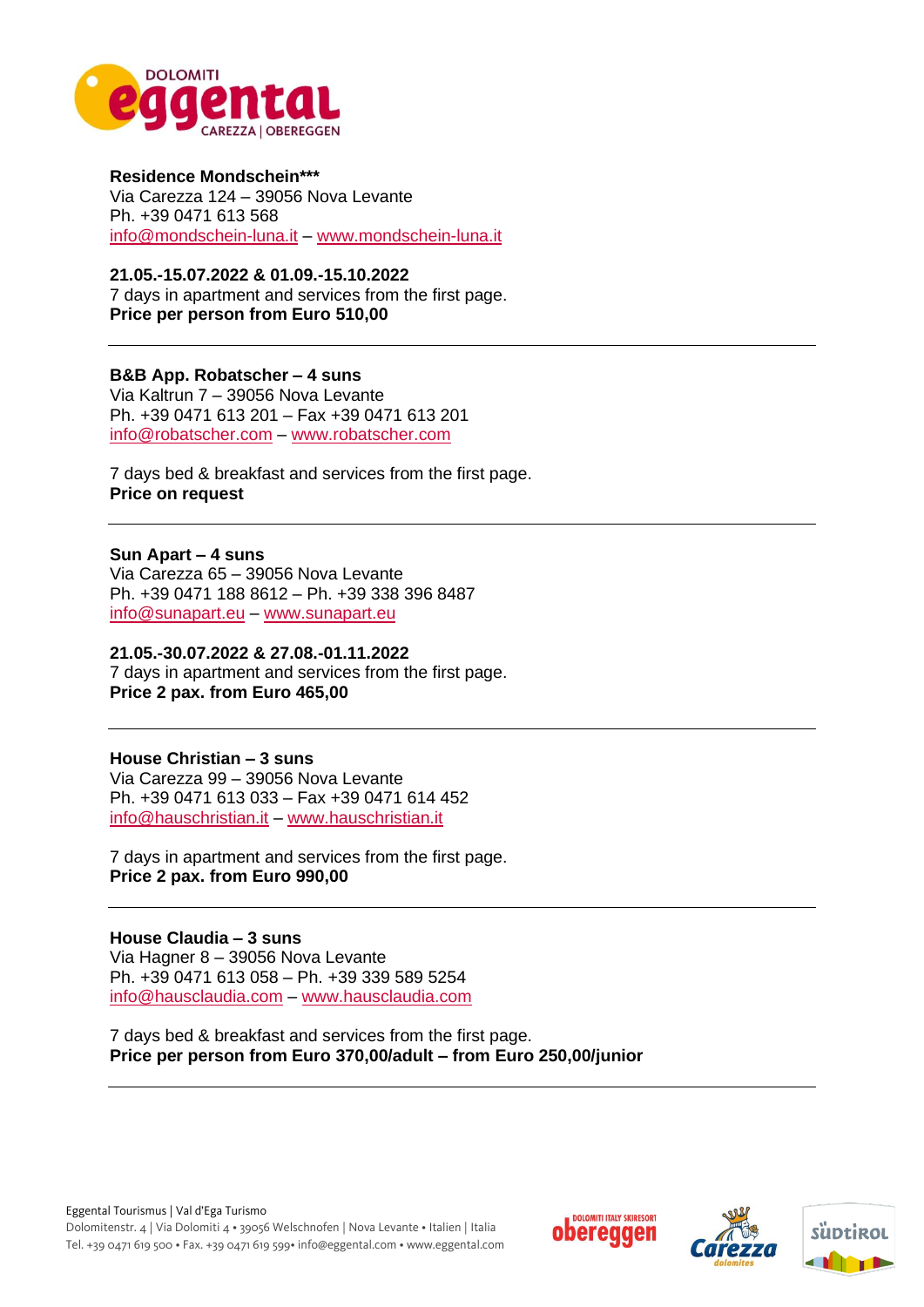

**App. House Helga – 3 suns** Via Roma 14 – 39056 Nova Levante Ph. +39 0471 613 266 [info@haushelga.com](mailto:info@haushelga.com) – [www.haushelga.com](http://www.haushelga.com/)

7 days in apartment and services from the first page. **Price 2 pax. from Euro 550,00** 

**Farm Angerle Hof – 4 flowers** Via S. Valentino 71 – 39056 Nova Levante Ph. +39 0471 612 224 [info@angerlehof.com](mailto:info@angerlehof.com) – [www.angerlehof.com](http://www.angerlehof.com/)

**21.05.-04.06.2022 & 24.09.-01.11.2022** 7 days in apartment and services from the first page. **Price 2 pax. from Euro 800,00** 

**Farm Karerhof – 4 flowers** Via Carezza 116/a – 39056 Carezza Ph. +39 328 483 0810 [info@karerhof.com](mailto:info@karerhof.com) – [www.karerhof.com](http://www.karerhof.com/)

**18.06.-02.07.2022 & 10.09.-15.10.2022** 7 days in apartment and services from the first page. **Price 2 pax. from Euro 887,00** 

**Agriturismo Matzhof – 4 fiori** Via Carezza 42 – 39056 Nova Levante Ph. +39 0471 613 070 [info@matzhof.it](mailto:info@matzhof.it) – [www.matzhof.it](http://www.matzhof.it/)

**21.05.-02.07.2022 & 10.09.-01.11.2022** 7 days in apartment and services from the first page. **Price 2 pax. from Euro 698,00** 

**Farm Schmidsagererhof – 3 flowers** Via Catinaccio 9 – 39056 Nova Levante Ph. +39 0471 613 431 [info@schmidsagererhof.it](mailto:info@schmidsagererhof.it) – [www.schmidsagererhof.it](http://www.schmidsagererhof.it/)

7 days in apartment and services from the first page. **Price 2 pax. from Euro 712,00** 





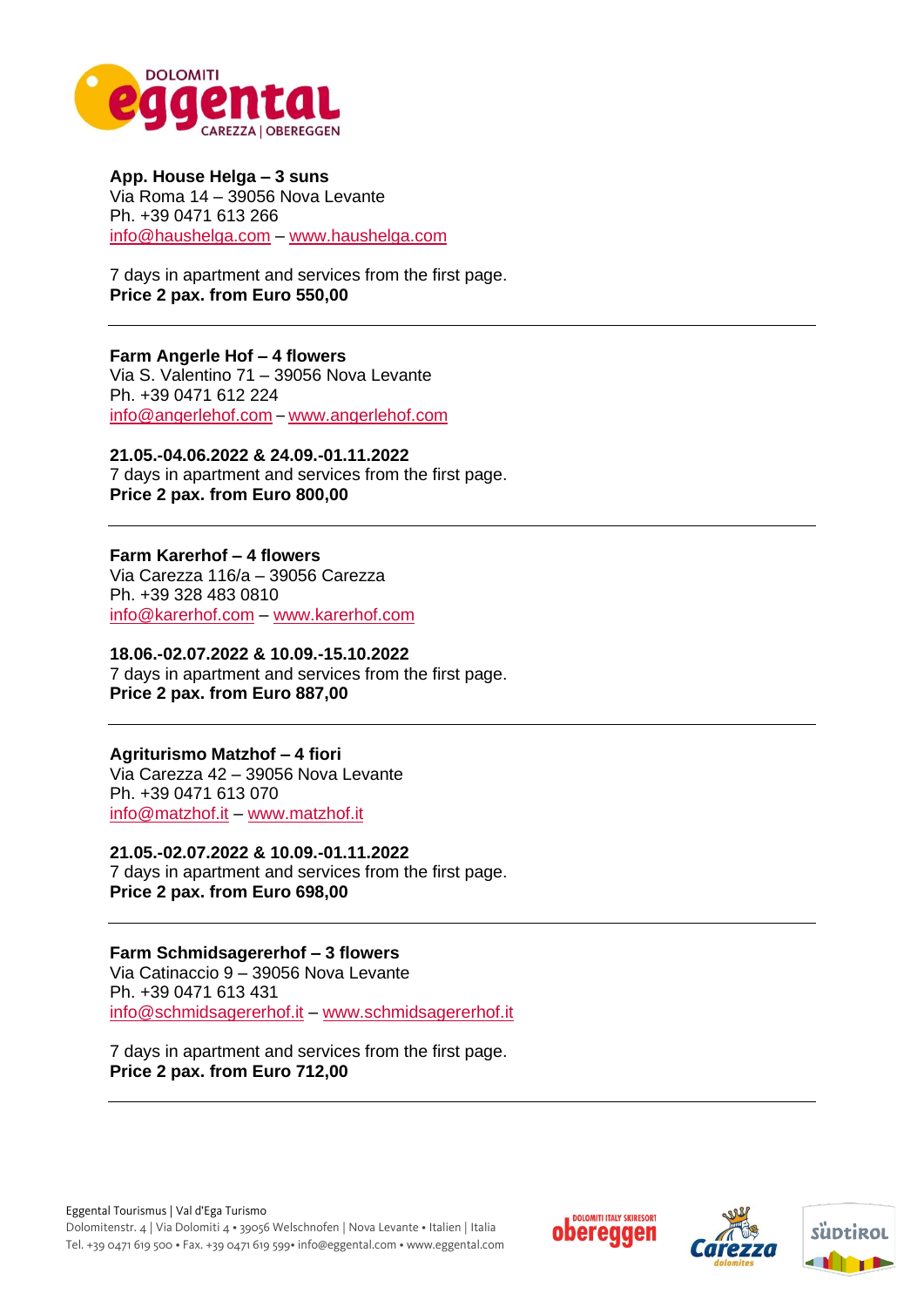

**Farm Tschandlhof – 3 flowers** Via Ciscolo 9 – 39056 Nova Levante Ph. +39 0471 613 074 info@tschandlhof.com – [www.tschandlhof.com](http://www.tschandlhof.com/)

7 days in apartment and services from the first page. **Price 2 pax. from Euro 583,00**





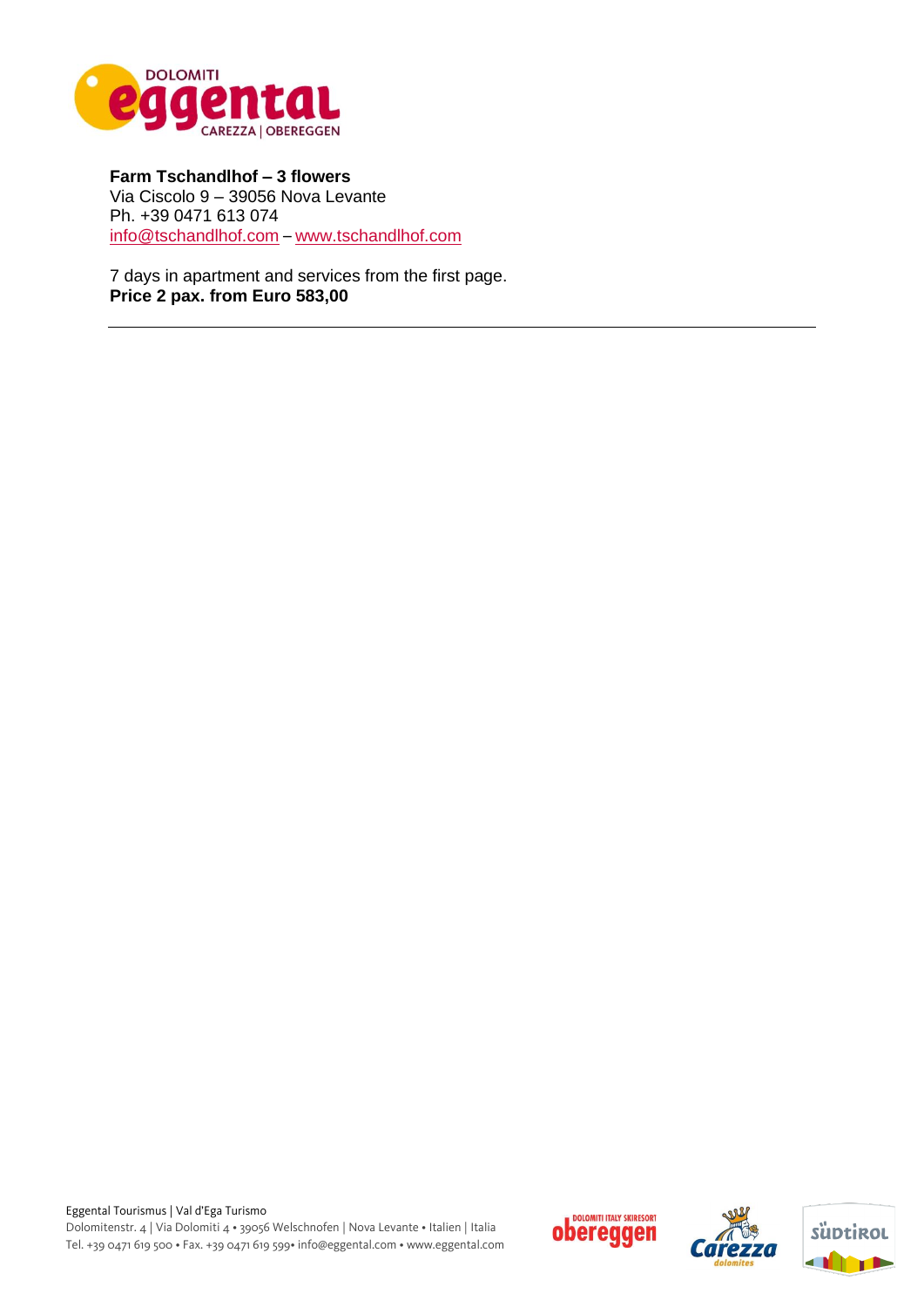

# **Nova Ponente – Obereggen - Ega-Monte S. Pietro**

#### **Wellness & Vitalhotel Erica\*\*\*\*s**

Via Principale 17 – 39050 Nova Ponente Ph. +39 0417 616 517 [info@erica.it](mailto:info@erica.it) – [www.erica.it](http://www.erica.it/)

7 days ¾ board and services from the first page. **Price per person from Euro 886,00**

#### **Hotel Pfösl\*\*\*\*s**

Rio Nero 2 – 39050 Nova Ponente Ph. +39 0471 616 537 [info@pfoesl.it](mailto:info@pfoesl.it) – [www.pfoesl.it](http://www.pfoesl.it/) 

7 days half board and services from the first page. **Price per person from Euro 1.399,00** 

**Hotel Marica\*\*\*\*** Paese 30 – 39050 Ega Ph. +39 0471 615 720 [info@hotelmarica.it](mailto:info@hotelmarica.it) – [www.hotelmarica.it](http://www.hotelmarica.it/)

**04.06.-10.10.2022** 7 days ¾ board and services from the first page. **Price per person from Euro 824,00**

#### **Hotel Oberlehenhof\*\*\*\***

Località Städtl 11 – 39050 Ega Ph. +39 0471 615 744 [info@oberlehenhof.com](mailto:info@oberlehenhof.com) – [www.oberlehenhof.com](http://www.oberlehenhof.com/)

**18.06.-08.10.2022** 7 days half board and services from the first page. **Price per person from Euro 636,00**

**Hotel Regglbergerhof\*\*\*s** Via Croce Vecchia 5 – 39050 Nova Ponente Tel. +39 0471 616 491 [info@regglbergerhof.com](mailto:info@regglbergerhof.com) – www.regglbergerhof.com

7 days half board and services from the first page. **Price per person from Euro 601,00** 





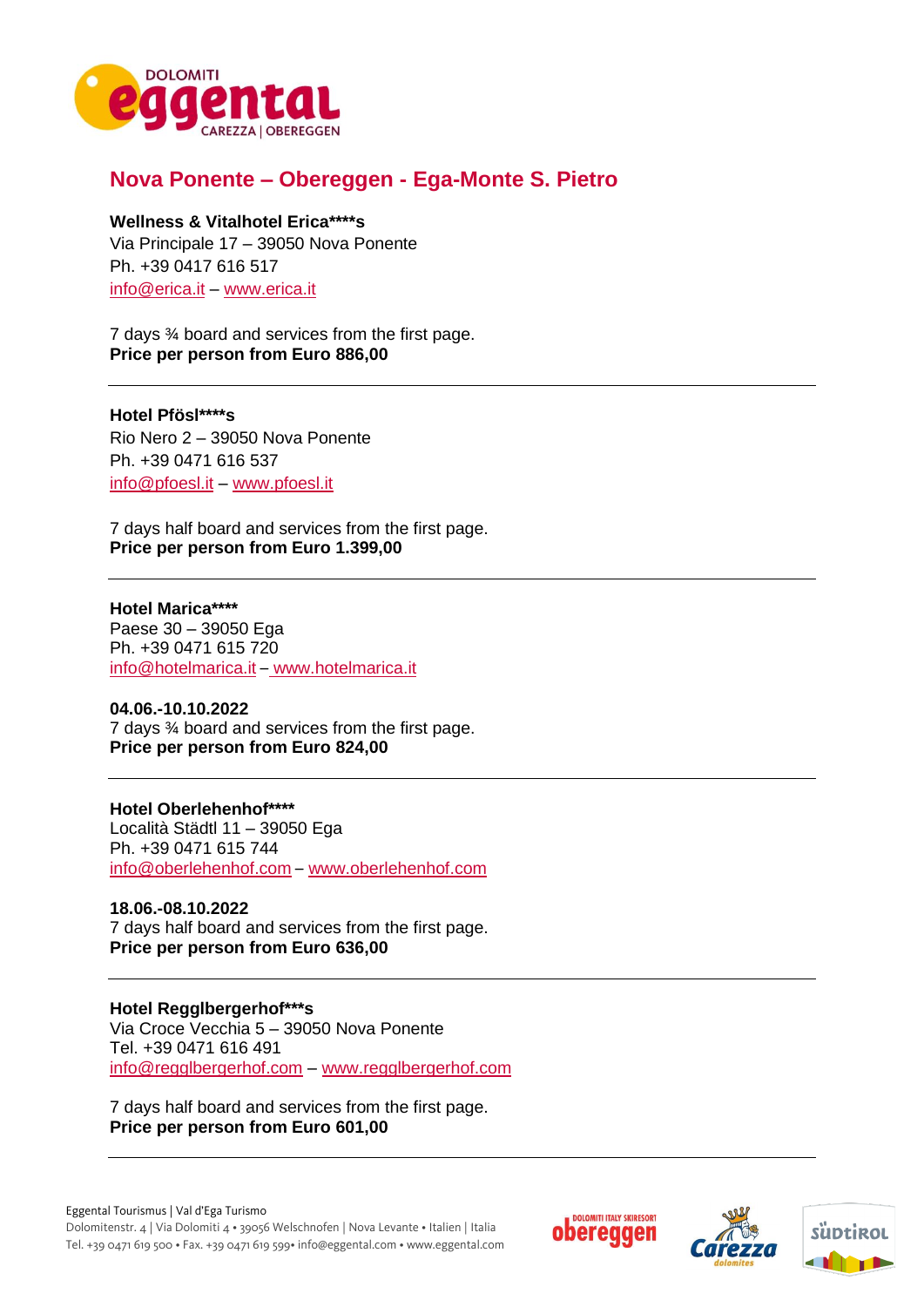

**Hotel Albergo Stern\*\*\*s** Paese 18 – 39050 Nova Ponente Ph. +39 0471 616 518 [info@hotel-stern.it](mailto:info@hotel-stern.it) – [www.hotel-stern.it](http://www.hotel-stern.it/)

7 days half board and services from the first page. **Price per person from Euro 600,00** 

**Good Life Hotel Zirm\*\*\*s** Obereggen 27 – 39050 Obereggen Ph. +39 0471 615 755 [info@zirm.it](mailto:info@zirm.it) – [www.zirm.it](http://www.zirm.it/)

#### **10.06.-09.10.2022** 7 days half board and services from the first page. **Price per person from Euro 559,00**

**Gasthof zur Sonne\*\*\*** Rio d'Ega 7 – 39053 Cornedo Ph. +39 0471 365 615 [info@zur-sonne.it](mailto:info@zur-sonne.it) – [www.zur.sonne.it](http://www.zur.sonne.it/) 

7 days half board and services from the first page. **Price per person from Euro 426,00** 

## **Residence Wiesenhof\*\*\***

Via Holzer 4 – 39050 Nova Ponente Ph. +39 0471 616 593 [info@faller-wiesenhof.it](mailto:info@faller-wiesenhof.it) – [www.faller-wiesenhof.it](http://www.faller-wiesenhof.it/) 

**21.05.-30.07.2022 & 27.08.-30.10.2022** 7 days in apartment and services from the first page. **Price 2 pax. from Euro 628,00** 

**Nock Apartment - 3 suns**  Via Castello Thurn 14 – 39050 Nova Ponente Ph. +39 334 878 7213 [nockapartment@outlook.com](mailto:nockapartment@outlook.com) – [www.nockapartment.com](http://www.nockapartment.com/)

7 days in apartment and services from the first page. **Price 2 pax. from Euro 627,00**